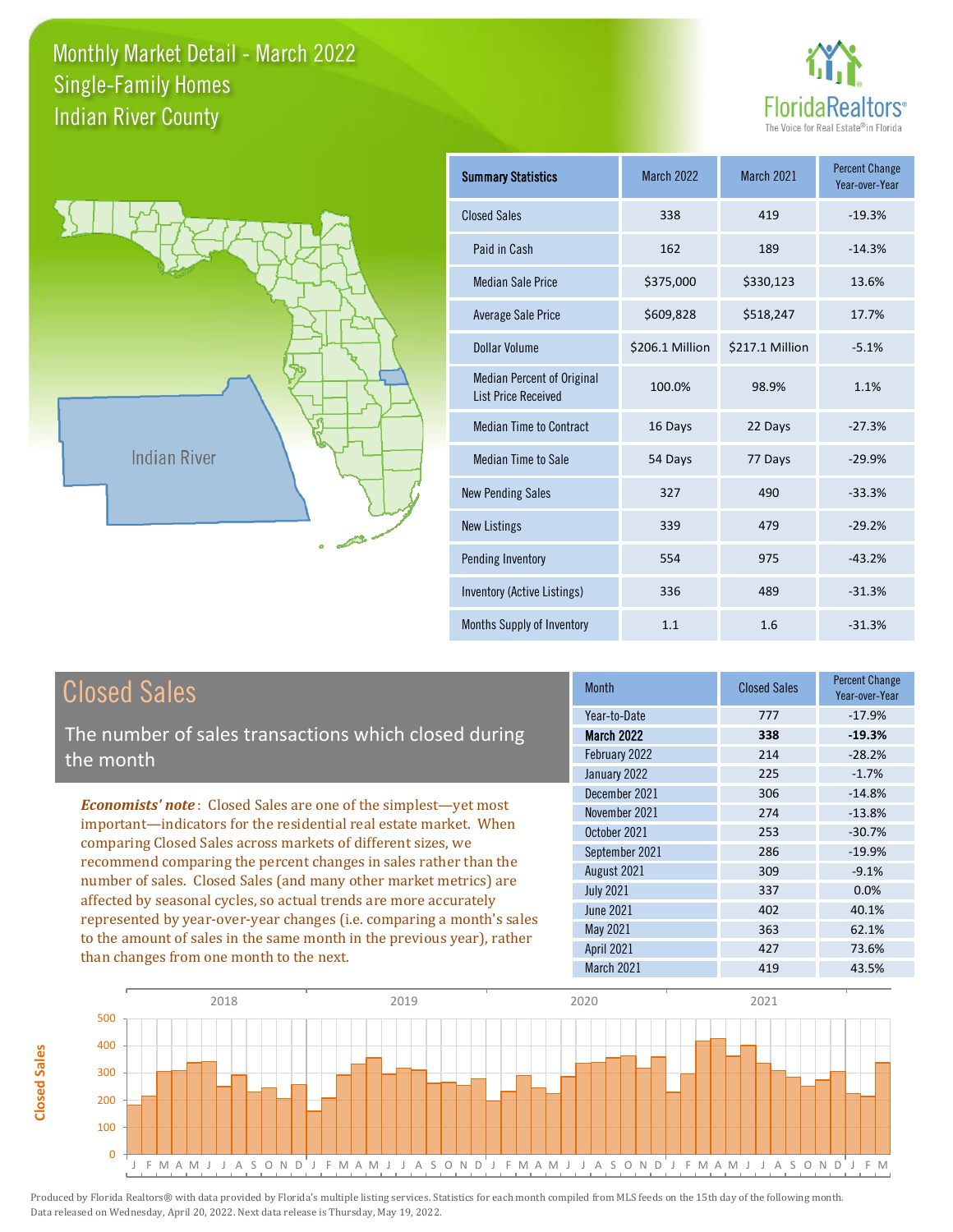

| <b>Cash Sales</b>                                                                                                                                                                                                                                                                                                                                                                                                                | <b>Month</b>      | <b>Cash Sales</b> | <b>Percent Change</b><br>Year-over-Year |
|----------------------------------------------------------------------------------------------------------------------------------------------------------------------------------------------------------------------------------------------------------------------------------------------------------------------------------------------------------------------------------------------------------------------------------|-------------------|-------------------|-----------------------------------------|
|                                                                                                                                                                                                                                                                                                                                                                                                                                  | Year-to-Date      | 355               | $-13.6%$                                |
| The number of Closed Sales during the month in which                                                                                                                                                                                                                                                                                                                                                                             | <b>March 2022</b> | 162               | $-14.3%$                                |
| buyers exclusively paid in cash                                                                                                                                                                                                                                                                                                                                                                                                  | February 2022     | 89                | $-27.6%$                                |
|                                                                                                                                                                                                                                                                                                                                                                                                                                  | January 2022      | 104               | 5.1%                                    |
|                                                                                                                                                                                                                                                                                                                                                                                                                                  | December 2021     | 122               | $-9.6%$                                 |
|                                                                                                                                                                                                                                                                                                                                                                                                                                  | November 2021     | 116               | 4.5%                                    |
| <b>Economists' note:</b> Cash Sales can be a useful indicator of the extent to<br>which investors are participating in the market. Why? Investors are<br>far more likely to have the funds to purchase a home available up front,<br>whereas the typical homebuyer requires a mortgage or some other<br>form of financing. There are, of course, many possible exceptions, so<br>this statistic should be interpreted with care. | October 2021      | 109               | $-13.5%$                                |
|                                                                                                                                                                                                                                                                                                                                                                                                                                  | September 2021    | 115               | 42.0%                                   |
|                                                                                                                                                                                                                                                                                                                                                                                                                                  | August 2021       | 127               | 24.5%                                   |
|                                                                                                                                                                                                                                                                                                                                                                                                                                  | <b>July 2021</b>  | 138               | 38.0%                                   |
|                                                                                                                                                                                                                                                                                                                                                                                                                                  | <b>June 2021</b>  | 165               | 75.5%                                   |
|                                                                                                                                                                                                                                                                                                                                                                                                                                  | May 2021          | 168               | 140.0%                                  |
|                                                                                                                                                                                                                                                                                                                                                                                                                                  | <b>April 2021</b> | 188               | 121.2%                                  |



#### Cash Sales as a Percentage of Closed Sales

The percentage of Closed Sales during the month which were Cash Sales

*Economists' note* : This statistic is simply another way of viewing Cash Sales. The remaining percentages of Closed Sales (i.e. those not paid fully in cash) each month involved some sort of financing, such as mortgages, owner/seller financing, assumed loans, etc.

| <b>Month</b>      | <b>Percent of Closed</b><br>Sales Paid in Cash | <b>Percent Change</b><br>Year-over-Year |
|-------------------|------------------------------------------------|-----------------------------------------|
| Year-to-Date      | 45.7%                                          | 5.3%                                    |
| <b>March 2022</b> | 47.9%                                          | 6.2%                                    |
| February 2022     | 41.6%                                          | 0.7%                                    |
| January 2022      | 46.2%                                          | 6.9%                                    |
| December 2021     | 39.9%                                          | 6.1%                                    |
| November 2021     | 42.3%                                          | 21.2%                                   |
| October 2021      | 43.1%                                          | 24.9%                                   |
| September 2021    | 40.2%                                          | 77.1%                                   |
| August 2021       | 41.1%                                          | 37.0%                                   |
| <b>July 2021</b>  | 40.9%                                          | 37.7%                                   |
| <b>June 2021</b>  | 41.0%                                          | 25.0%                                   |
| May 2021          | 46.3%                                          | 47.9%                                   |
| <b>April 2021</b> | 44.0%                                          | 27.2%                                   |
| March 2021        | 45.1%                                          | 11.6%                                   |

March 2021 189 60.2%

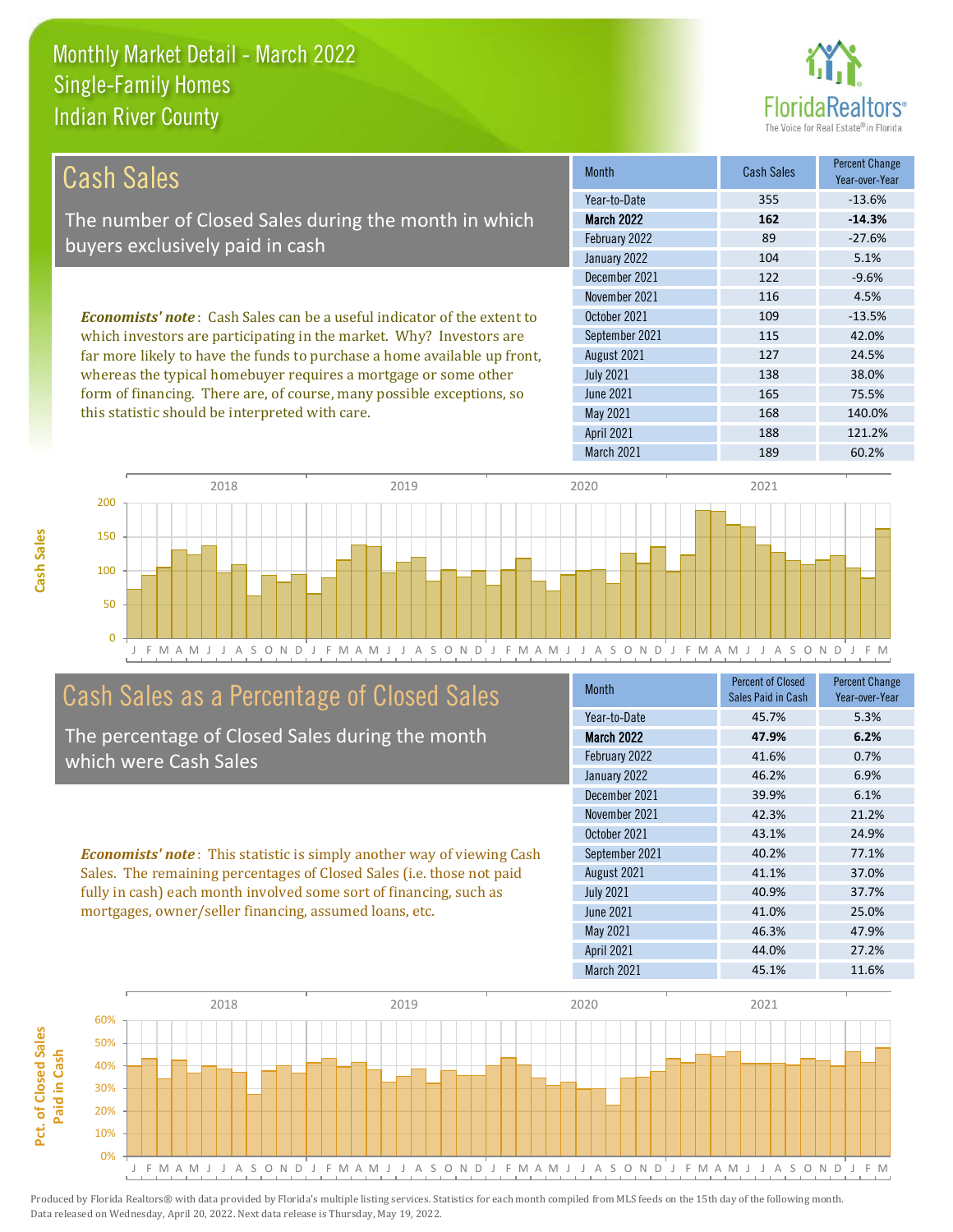

| Median Sale Price                                                         | <b>Month</b>      | <b>Median Sale Price</b> | <b>Percent Change</b><br>Year-over-Year |
|---------------------------------------------------------------------------|-------------------|--------------------------|-----------------------------------------|
|                                                                           | Year-to-Date      | \$365,000                | 18.9%                                   |
| The median sale price reported for the month (i.e. 50%                    | <b>March 2022</b> | \$375,000                | 13.6%                                   |
| of sales were above and 50% of sales were below)                          | February 2022     | \$360,000                | 25.1%                                   |
|                                                                           | January 2022      | \$355,500                | 21.3%                                   |
|                                                                           | December 2021     | \$340,417                | 14.2%                                   |
| <b>Economists' note:</b> Median Sale Price is our preferred summary       | November 2021     | \$349,000                | 23.7%                                   |
| statistic for price activity because, unlike Average Sale Price, Median   | October 2021      | \$319,000                | 15.6%                                   |
| Sale Price is not sensitive to high sale prices for small numbers of      | September 2021    | \$320,000                | 20.8%                                   |
| homes that may not be characteristic of the market area. Keep in mind     | August 2021       | \$345,000                | 30.2%                                   |
| that median price trends over time are not always solely caused by        | <b>July 2021</b>  | \$335,000                | 30.2%                                   |
| changes in the general value of local real estate. Median sale price only | June 2021         | \$330,000                | 24.5%                                   |
| reflects the values of the homes that sold each month, and the mix of     | May 2021          | \$340,000                | 27.1%                                   |
| the types of homes that sell can change over time.                        | <b>April 2021</b> | \$324,900                | 21.7%                                   |
|                                                                           | March 2021        | \$330,123                | 23.4%                                   |



#### Average Sale Price

The average sale price reported for the month (i.e. total sales in dollars divided by the number of sales)

*Economists' note* : Usually, we prefer Median Sale Price over Average Sale Price as a summary statistic for home prices. However, Average Sale Price does have its uses—particularly when it is analyzed alongside the Median Sale Price. For one, the relative difference between the two statistics can provide some insight into the market for higher-end homes in an area.

| <b>Month</b>      | <b>Average Sale Price</b> | <b>Percent Change</b><br>Year-over-Year |
|-------------------|---------------------------|-----------------------------------------|
| Year-to-Date      | \$559,934                 | 20.0%                                   |
| <b>March 2022</b> | \$609,828                 | 17.7%                                   |
| February 2022     | \$544,648                 | 27.6%                                   |
| January 2022      | \$499,522                 | 17.9%                                   |
| December 2021     | \$565,763                 | 16.8%                                   |
| November 2021     | \$704,020                 | 57.8%                                   |
| October 2021      | \$444,054                 | 14.3%                                   |
| September 2021    | \$416,355                 | 6.9%                                    |
| August 2021       | \$507,015                 | 31.4%                                   |
| <b>July 2021</b>  | \$530,859                 | $-2.9%$                                 |
| June 2021         | \$556,249                 | 56.4%                                   |
| <b>May 2021</b>   | \$592,142                 | 59.5%                                   |
| <b>April 2021</b> | \$543,358                 | 31.8%                                   |
| March 2021        | \$518,247                 | 18.9%                                   |



**Average Sale Price Average Sale Price**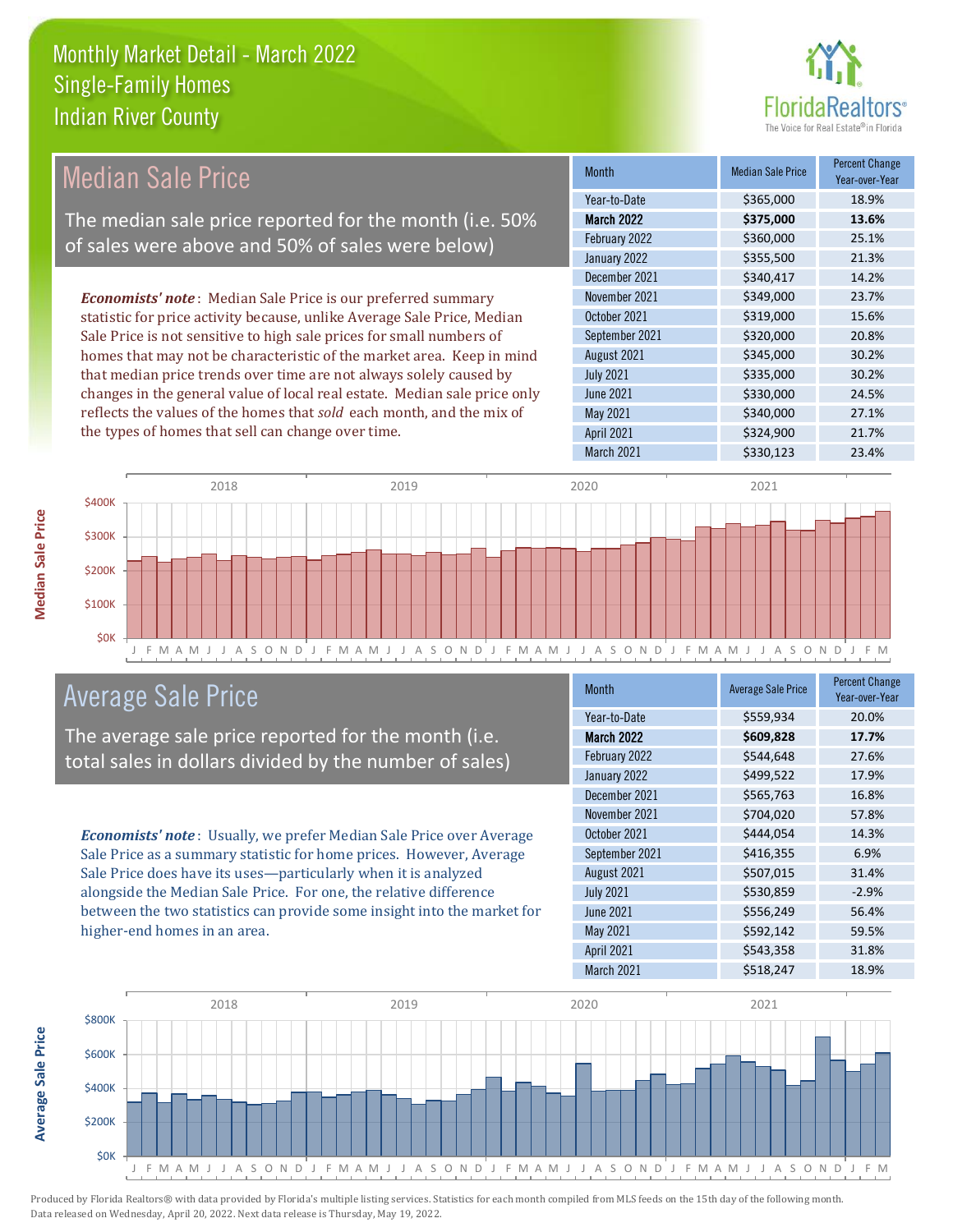

| Dollar Volume                                                                   | <b>Month</b>      | <b>Dollar Volume</b> | <b>Percent Change</b><br>Year-over-Year |
|---------------------------------------------------------------------------------|-------------------|----------------------|-----------------------------------------|
|                                                                                 | Year-to-Date      | \$435.1 Million      | $-1.4%$                                 |
| The sum of the sale prices for all sales which closed                           | <b>March 2022</b> | \$206.1 Million      | $-5.1%$                                 |
| during the month                                                                | February 2022     | \$116.6 Million      | $-8.4%$                                 |
|                                                                                 | January 2022      | \$112.4 Million      | 15.9%                                   |
|                                                                                 | December 2021     | \$173.1 Million      | $-0.4%$                                 |
| <b>Economists' note</b> : Dollar Volume is simply the sum of all sale prices in | November 2021     | \$192.9 Million      | 36.0%                                   |
| a given time period, and can quickly be calculated by multiplying               | October 2021      | \$112.3 Million      | $-20.8%$                                |
| Closed Sales by Average Sale Price. It is a strong indicator of the health      | September 2021    | \$119.1 Million      | $-14.3%$                                |
| of the real estate industry in a market, and is of particular interest to       | August 2021       | \$156.7 Million      | 19.4%                                   |
| real estate professionals, investors, analysts, and government agencies.        | <b>July 2021</b>  | \$178.9 Million      | $-2.9%$                                 |
| Potential home sellers and home buyers, on the other hand, will likely          | <b>June 2021</b>  | \$223.6 Million      | 119.0%                                  |



#### Median Percent of Original List Price Received

be better served by paying attention to trends in the two components

of Dollar Volume (i.e. sales and prices) individually.

The median of the sale price (as a percentage of the original list price) across all properties selling during the month

*Economists' note* : The Median Percent of Original List Price Received is useful as an indicator of market recovery, since it typically rises as buyers realize that the market may be moving away from them and they need to match the selling price (or better it) in order to get a contract on the house. This is usually the last measure to indicate a market has shifted from down to up, so it is what we would call a *lagging* indicator.

**Med. Pct. of Orig.** 

Med. Pct. of Orig.

**Dollar Volume**

Dollar Volume

| <b>Month</b>      | Med. Pct. of Orig.<br><b>List Price Received</b> | <b>Percent Change</b><br>Year-over-Year |
|-------------------|--------------------------------------------------|-----------------------------------------|
| Year-to-Date      | 100.0%                                           | 1.9%                                    |
| <b>March 2022</b> | 100.0%                                           | 1.1%                                    |
| February 2022     | 100.0%                                           | 2.5%                                    |
| January 2022      | 100.0%                                           | 2.5%                                    |
| December 2021     | 100.0%                                           | 2.7%                                    |
| November 2021     | 100.0%                                           | 2.1%                                    |
| October 2021      | 100.0%                                           | 3.0%                                    |
| September 2021    | 100.0%                                           | 2.8%                                    |
| August 2021       | 100.0%                                           | 3.4%                                    |
| <b>July 2021</b>  | 100.0%                                           | 4.2%                                    |
| June 2021         | 100.0%                                           | 4.7%                                    |
| May 2021          | 100.0%                                           | 4.4%                                    |
| <b>April 2021</b> | 98.9%                                            | 3.2%                                    |
| March 2021        | 98.9%                                            | 4.1%                                    |

March 2021 **\$217.1 Million** 70.7%

April 2021 \$232.0 Million 128.7%

\$214.9 Million 158.4%

May 2021

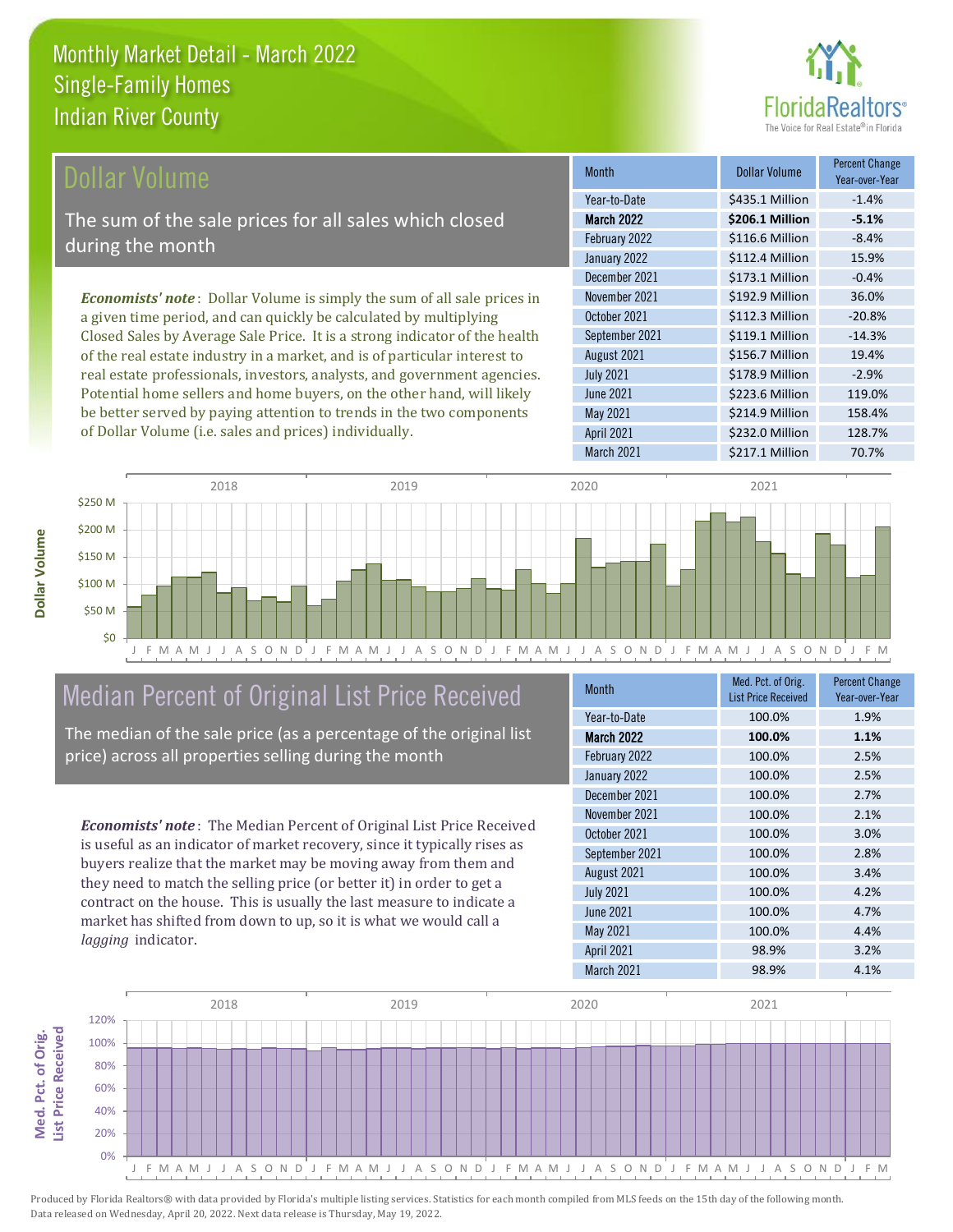

#### 17 Days -37.0% December 2021 15 Days -44.4% Month Median Time to Contract Percent Change Year-over-Year March 2022 **16 Days -27.3%** Year-to-Date 17 Days -34.6% February 2022 **19 Days** -32.1% January 2022 September 2021 16 Days -61.0% November 2021 19 Days -32.1% October 2021 **15 Days** -59.5% *Economists' note* : Like Time to Sale, Time to Contract is a measure of the length of the home selling process calculated for sales which closed during the month. The difference is that Time to Contract measures Median Time to Contract The median number of days between the listing date and contract date for all Closed Sales during the month

the number of days between the initial listing of a property and the signing of the contract which eventually led to the closing of the sale. When the gap between Median Time to Contract and Median Time to Sale grows, it is usually a sign of longer closing times and/or declining numbers of cash sales.

|                   | <b>UUIILI AUL</b> | 1 01 - 01 01 - 1 01 |
|-------------------|-------------------|---------------------|
| Year-to-Date      | 17 Days           | $-34.6%$            |
| <b>March 2022</b> | 16 Days           | $-27.3%$            |
| February 2022     | 19 Days           | $-32.1%$            |
| January 2022      | 17 Days           | $-37.0%$            |
| December 2021     | 15 Days           | $-44.4%$            |
| November 2021     | 19 Days           | $-32.1%$            |
| October 2021      | 15 Days           | $-59.5%$            |
| September 2021    | 16 Days           | $-61.0%$            |
| August 2021       | 13 Days           | $-75.0%$            |
| <b>July 2021</b>  | 13 Days           | $-82.2%$            |
| <b>June 2021</b>  | 13 Days           | $-78.7%$            |
| May 2021          | 15 Days           | $-64.3%$            |
| <b>April 2021</b> | 13 Days           | $-63.9%$            |
| March 2021        | 22 Days           | $-62.1%$            |



#### Median Time to Sale

The median number of days between the listing date and closing date for all Closed Sales during the month

*Economists' note* : Time to Sale is a measure of the length of the home selling process, calculated as the number of days between the initial listing of a property and the closing of the sale. *Median* Time to Sale is the amount of time the "middle" property selling this month was on the market. That is, 50% of homes selling this month took *less* time to sell, and 50% of homes took *more* time to sell. Median Time to Sale gives a more accurate picture than Average Time to Sale, which can be skewed upward by small numbers of properties taking an abnormally long time to sell.

| <b>Month</b>      | <b>Median Time to Sale</b> | <b>Percent Change</b><br>Year-over-Year |
|-------------------|----------------------------|-----------------------------------------|
| Year-to-Date      | 58 Days                    | $-26.6%$                                |
| March 2022        | 54 Days                    | $-29.9%$                                |
| February 2022     | 59 Days                    | $-24.4%$                                |
| January 2022      | 65 Days                    | $-16.7%$                                |
| December 2021     | 60 Days                    | $-22.1%$                                |
| November 2021     | 59 Days                    | $-14.5%$                                |
| October 2021      | 56 Days                    | $-36.4%$                                |
| September 2021    | 59 Days                    | $-34.4%$                                |
| August 2021       | 58 Days                    | $-44.2%$                                |
| <b>July 2021</b>  | 61 Days                    | $-48.7%$                                |
| <b>June 2021</b>  | 62 Days                    | $-39.8%$                                |
| May 2021          | 60 Days                    | $-33.3%$                                |
| <b>April 2021</b> | 63 Days                    | $-29.2%$                                |
| March 2021        | 77 Days                    | $-26.0%$                                |



**Median Time to**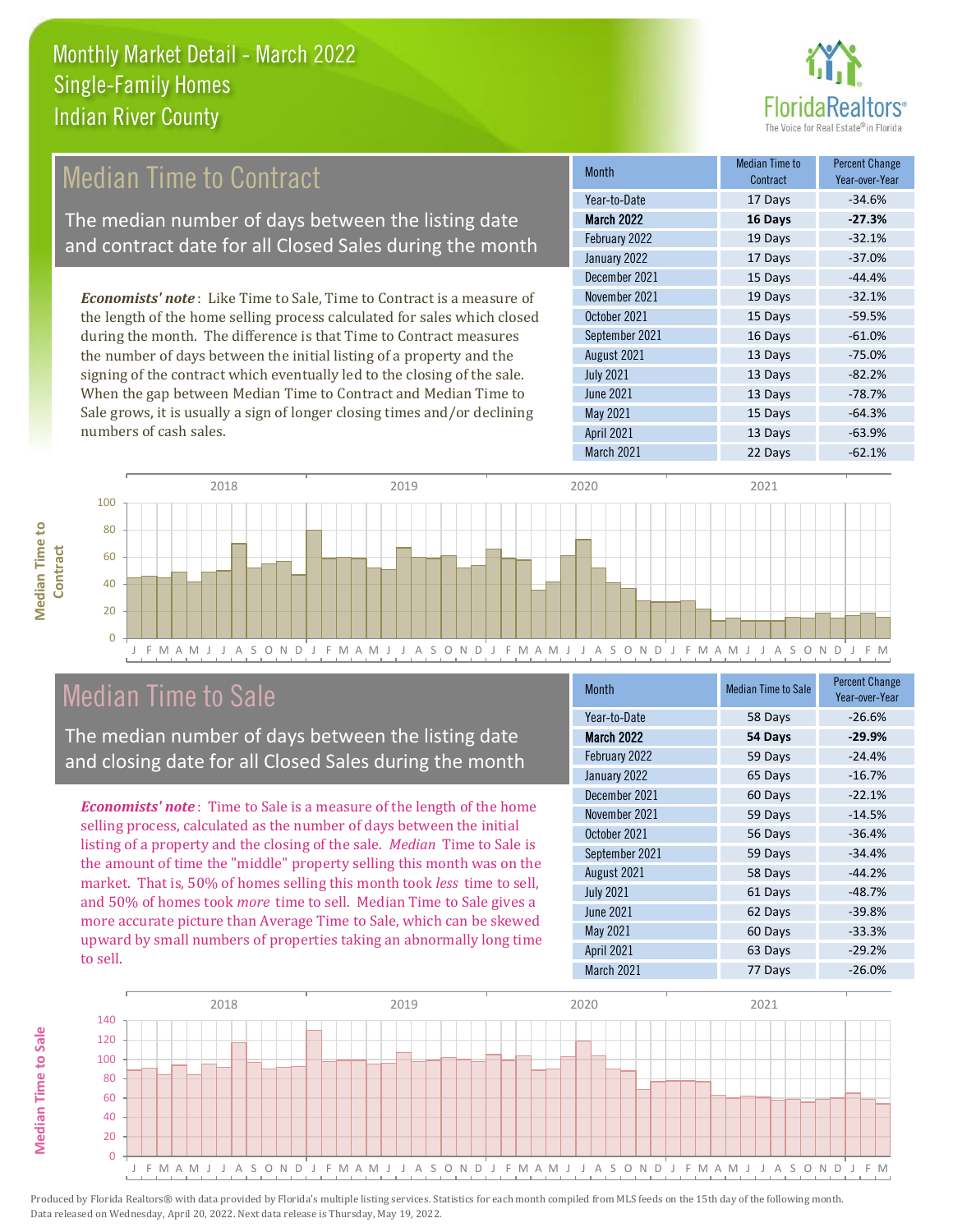

| <b>New Pending Sales</b>                                                      | <b>Month</b>      | <b>New Pending Sales</b> | <b>Percent Change</b><br>Year-over-Year |
|-------------------------------------------------------------------------------|-------------------|--------------------------|-----------------------------------------|
|                                                                               | Year-to-Date      | 925                      | $-33.0%$                                |
| The number of listed properties that went under                               | <b>March 2022</b> | 327                      | $-33.3%$                                |
| contract during the month                                                     | February 2022     | 322                      | $-32.1%$                                |
|                                                                               | January 2022      | 276                      | $-33.8%$                                |
|                                                                               | December 2021     | 224                      | $-17.3%$                                |
| <b>Economists' note:</b> Because of the typical length of time it takes for a | November 2021     | 299                      | $-6.6%$                                 |
| sale to close, economists consider Pending Sales to be a decent               | October 2021      | 294                      | $-26.3%$                                |
| indicator of potential future Closed Sales. It is important to bear in        | September 2021    | 279                      | $-24.2%$                                |
| mind, however, that not all Pending Sales will be closed successfully.        | August 2021       | 284                      | $-31.9%$                                |
| So, the effectiveness of Pending Sales as a future indicator of Closed        | <b>July 2021</b>  | 294                      | $-22.0%$                                |
| Sales is susceptible to changes in market conditions such as the              | June 2021         | 332                      | $-17.6%$                                |
| availability of financing for homebuyers and the inventory of                 | May 2021          | 399                      | 3.4%                                    |



### New Listings

**New Listings**

**Pending Sales**

Pending Sales

distressed properties for sale.

The number of properties put onto the market during the month

*Economists' note* : New Listings tend to rise in delayed response to increasing prices, so they are often seen as a lagging indicator of market health. As prices rise, potential sellers raise their estimations of value—and in the most recent cycle, rising prices have freed up many potential sellers who were previously underwater on their mortgages. Note that in our calculations, we take care to not include properties that were recently taken off the market and quickly relisted, since these are not really *new* listings.

| <b>Month</b>      | <b>New Listings</b> | <b>Percent Change</b><br>Year-over-Year |  |
|-------------------|---------------------|-----------------------------------------|--|
| Year-to-Date      | 954                 | $-22.2%$                                |  |
| <b>March 2022</b> | 339                 | $-29.2%$                                |  |
| February 2022     | 323                 | $-19.9%$                                |  |
| January 2022      | 292                 | $-15.1%$                                |  |
| December 2021     | 213                 | $-19.0%$                                |  |
| November 2021     | 271                 | $-9.1%$                                 |  |
| October 2021      | 304                 | $-14.6%$                                |  |
| September 2021    | 297                 | $-17.0%$                                |  |
| August 2021       | 313                 | $-2.5%$                                 |  |
| <b>July 2021</b>  | 358                 | 9.5%                                    |  |
| June 2021         | 369                 | 0.3%                                    |  |
| May 2021          | 329                 | $-36.5%$                                |  |
| <b>April 2021</b> | 368                 | 23.5%                                   |  |
| March 2021        | 479                 | 36.9%                                   |  |

April 2021 393 113.6%

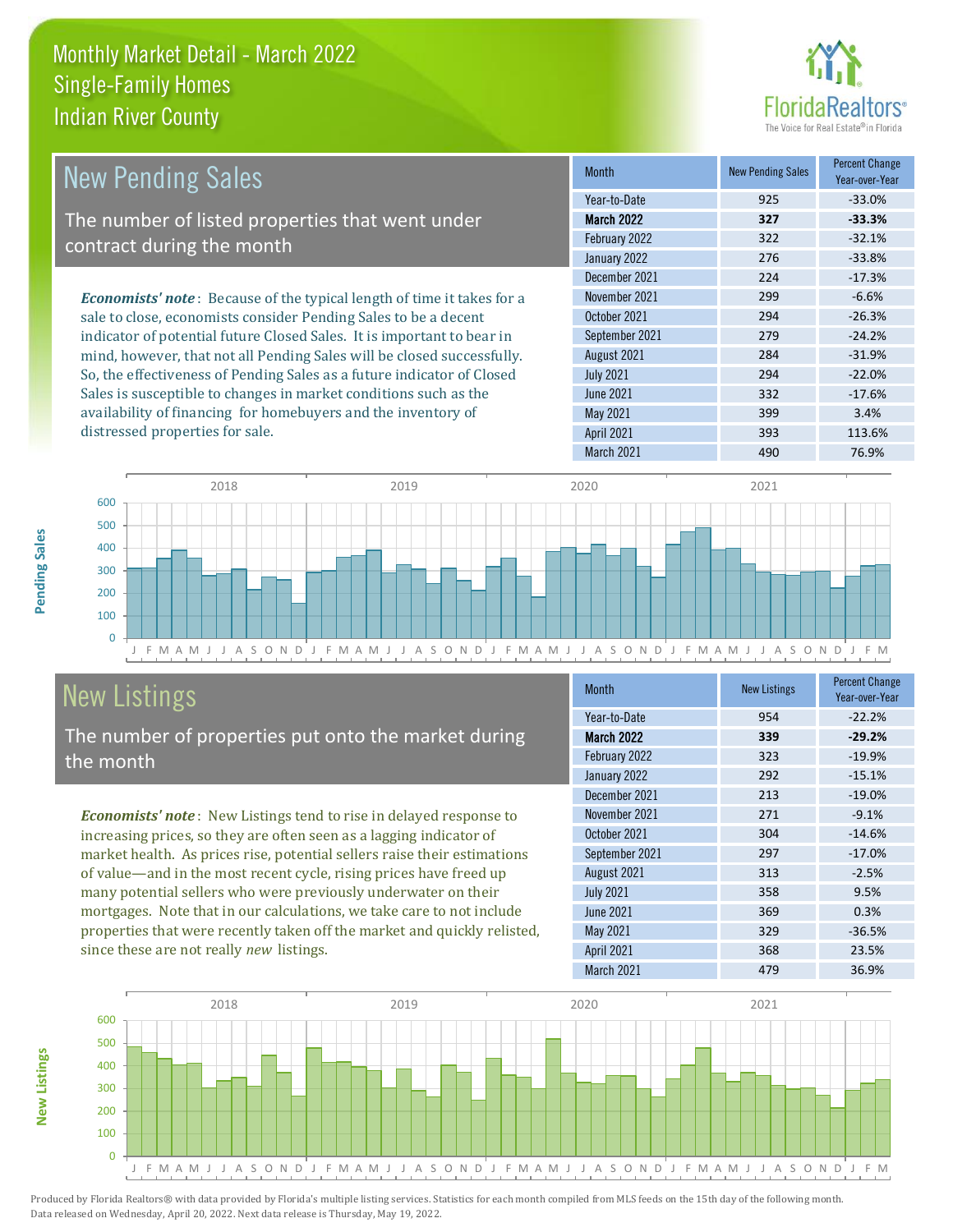

| <b>Inventory (Active Listings)</b>                                                                                                                                                                                               | <b>Month</b>      | Inventory | <b>Percent Change</b><br>Year-over-Year |
|----------------------------------------------------------------------------------------------------------------------------------------------------------------------------------------------------------------------------------|-------------------|-----------|-----------------------------------------|
|                                                                                                                                                                                                                                  | YTD (Monthly Avg) | 346       | $-37.2%$                                |
| The number of property listings active at the end of                                                                                                                                                                             | <b>March 2022</b> | 336       | $-31.3%$                                |
| the month                                                                                                                                                                                                                        | February 2022     | 345       | $-36.7%$                                |
|                                                                                                                                                                                                                                  | January 2022      | 358       | $-42.2%$                                |
|                                                                                                                                                                                                                                  | December 2021     | 331       | $-52.2%$                                |
| <b>Economists' note</b> : There are a number of ways to define and calculate<br>Inventory. Our method is to simply count the number of active listings<br>on the last day of the month, and hold this number to compare with the | November 2021     | 355       | $-51.6%$                                |
|                                                                                                                                                                                                                                  | October 2021      | 403       | $-47.9%$                                |
|                                                                                                                                                                                                                                  | September 2021    | 424       | $-49.8%$                                |
|                                                                                                                                                                                                                                  | 1.2.21001         | 120       | F2 F0                                   |

same month the following year. Inventory rises when New Listings are outpacing the number of listings that go off-market (regardless of whether they actually sell). Likewise, it falls when New Listings aren't keeping up with the rate at which homes are going off-market.

|                          |     | rear-over-rear |
|--------------------------|-----|----------------|
| <b>YTD (Monthly Avg)</b> | 346 | $-37.2%$       |
| <b>March 2022</b>        | 336 | $-31.3%$       |
| February 2022            | 345 | $-36.7%$       |
| January 2022             | 358 | $-42.2%$       |
| December 2021            | 331 | $-52.2%$       |
| November 2021            | 355 | $-51.6%$       |
| October 2021             | 403 | $-47.9%$       |
| September 2021           | 424 | $-49.8%$       |
| August 2021              | 420 | $-52.5%$       |
| <b>July 2021</b>         | 418 | $-60.3%$       |
| <b>June 2021</b>         | 369 | $-67.9%$       |
| May 2021                 | 335 | $-77.2%$       |
| <b>April 2021</b>        | 413 | $-71.3%$       |
| March 2021               | 489 | $-65.9%$       |



#### Months Supply of Inventory

An estimate of the number of months it will take to deplete the current Inventory given recent sales rates

*Economists' note* : MSI is a useful indicator of market conditions. The benchmark for a balanced market (favoring neither buyer nor seller) is 5.5 months of inventory. Anything higher is traditionally a buyers' market, and anything lower is a sellers' market. There is no single accepted way of calculating MSI. A common method is to divide current Inventory by the most recent month's Closed Sales count, but this count is a usually poor predictor of future Closed Sales due to seasonal cycles. To eliminate seasonal effects, we use the 12-month average of monthly Closed Sales instead.

| <b>Month</b>             | <b>Months Supply</b> | <b>Percent Change</b><br>Year-over-Year |  |
|--------------------------|----------------------|-----------------------------------------|--|
| <b>YTD (Monthly Avg)</b> | 1.1                  | $-38.9%$                                |  |
| <b>March 2022</b>        | 1.1                  | $-31.3%$                                |  |
| February 2022            | 1.1                  | $-38.9%$                                |  |
| January 2022             | 1.1                  | $-47.6%$                                |  |
| December 2021            | 1.0                  | $-56.5%$                                |  |
| November 2021            | 1.1                  | $-56.0%$                                |  |
| October 2021             | 1.2                  | $-55.6%$                                |  |
| September 2021           | 1.2                  | $-61.3%$                                |  |
| August 2021              | 1.2                  | $-63.6%$                                |  |
| <b>July 2021</b>         | 1.2                  | $-70.0%$                                |  |
| <b>June 2021</b>         | 1.1                  | $-75.0%$                                |  |
| May 2021                 | 1.0                  | $-81.8%$                                |  |
| <b>April 2021</b>        | 1.3                  | $-75.0%$                                |  |
| March 2021               | 1.6                  | $-68.6%$                                |  |



**Inventory**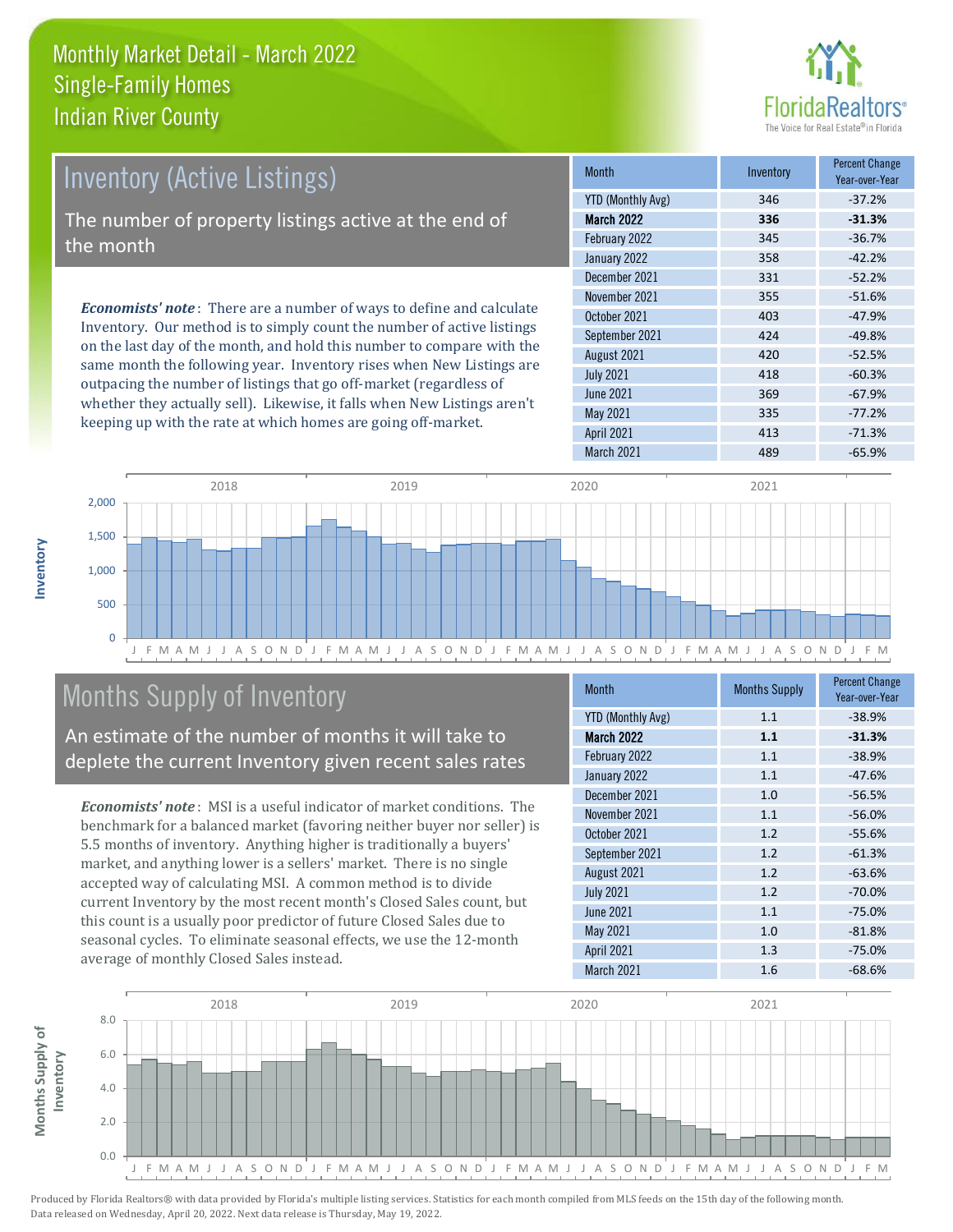# altors<sup>®</sup>

#### Closed Sales by Sale Price

The number of sales transactions which closed during the month

*Economists' note:* Closed Sales are one of the simplest—yet most important—indicators for the residential real estate market. When comparing Closed Sales across markets of different sizes, we recommend comparing the percent changes in sales rather than the number of sales. Closed Sales (and many other market metrics) are affected by seasonal cycles, so actual trends are more accurately represented by year-over-year changes (i.e. comparing a month's sales to the amount of sales in the same month in the previous year), rather than changes from one month to the next.





### Median Time to Contract by Sale Price

The median number of days between the listing date and contract date for all Closed Sales during the month

*Economists' note* : Like Time to Sale, Time to Contract is a measure of the length of the home selling process calculated for sales which closed during the month. The difference is that Time to Contract measures the number of days between the initial listing of a property and the signing of the contract which eventually led to the closing of the sale. When the gap between Median Time to Contract and Median Time to Sale grows, it is usually a sign of longer closing times and/or declining numbers of cash sales.

| Sale Price            | Median Time to<br>Contract | <b>Percent Change</b><br>Year-over-Year |  |
|-----------------------|----------------------------|-----------------------------------------|--|
| Less than \$50,000    | (No Sales)                 | N/A                                     |  |
| \$50,000 - \$99,999   | (No Sales)                 | N/A                                     |  |
| $$100,000 - $149,999$ | 81 Days                    | 478.6%                                  |  |
| \$150,000 - \$199,999 | 7 Days                     | $-56.3%$                                |  |
| \$200,000 - \$249,999 | 16 Days                    | $-15.8%$                                |  |
| \$250,000 - \$299,999 | 11 Days                    | 0.0%                                    |  |
| \$300,000 - \$399,999 | 17 Days                    | $-22.7%$                                |  |
| \$400,000 - \$599,999 | 14 Days                    | $-50.0%$                                |  |
| \$600,000 - \$999,999 | 40 Days                    | $-44.4%$                                |  |
| $$1,000,000$ or more  | 33 Days                    | $-64.9%$                                |  |

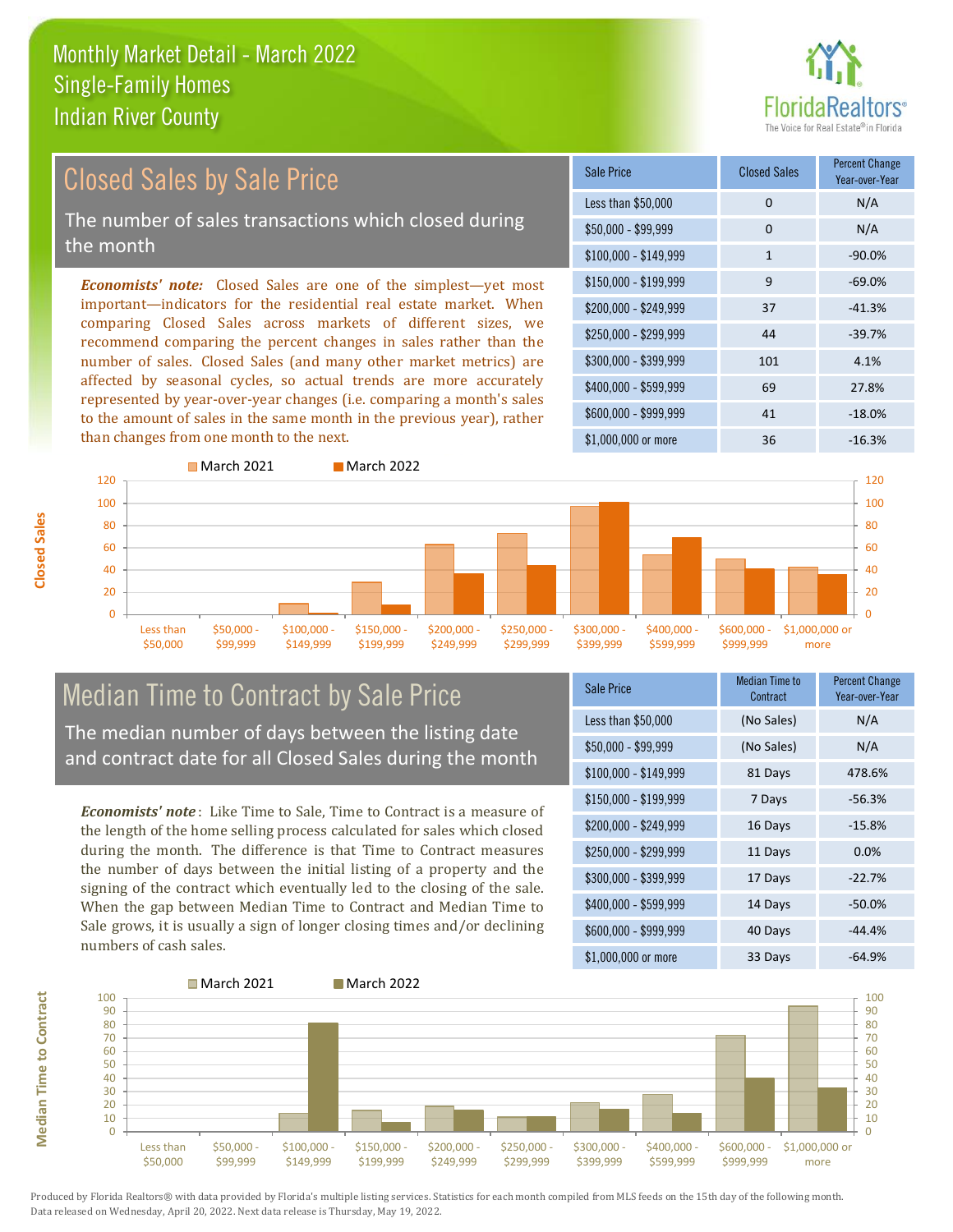# ealtors®

## New Listings by Initial Listing Price

The number of properties put onto the market during the month

*Economists' note:* New Listings tend to rise in delayed response to increasing prices, so they are often seen as a lagging indicator of market health. As prices rise, potential sellers raise their estimations of value—and in the most recent cycle, rising prices have freed up many potential sellers who were previously underwater on their mortgages. Note that in our calculations, we take care to not include properties that were recently taken off the market and quickly relisted, since these are not really *new* listings.





#### Inventory by Current Listing Price The number of property listings active at the end of the month

*Economists' note* : There are a number of ways to define and calculate Inventory. Our method is to simply count the number of active listings on the last day of the month, and hold this number to compare with the same month the following year. Inventory rises when New Listings are outpacing the number of listings that go off-market (regardless of whether they actually sell). Likewise, it falls when New Listings aren't keeping up with the rate at which homes are going off-market.

| <b>Current Listing Price</b> | Inventory    | <b>Percent Change</b><br>Year-over-Year |
|------------------------------|--------------|-----------------------------------------|
| Less than \$50,000           | 0            | N/A                                     |
| $$50,000 - $99,999$          | $\mathbf{1}$ | $-50.0%$                                |
| $$100,000 - $149,999$        | $\mathbf{1}$ | $-75.0%$                                |
| $$150,000 - $199,999$        | 7            | $-83.3%$                                |
| $$200,000 - $249,999$        | 13           | $-73.5%$                                |
| \$250,000 - \$299,999        | 32           | $-56.8%$                                |
| \$300,000 - \$399,999        | 84           | $-7.7%$                                 |
| \$400,000 - \$599,999        | 79           | 41.1%                                   |
| \$600,000 - \$999,999        | 43           | $-25.9%$                                |
| $$1,000,000$ or more         | 76           | $-32.7%$                                |



Produced by Florida Realtors® with data provided by Florida's multiple listing services. Statistics for each month compiled from MLS feeds on the 15th day of the following month. Data released on Wednesday, April 20, 2022. Next data release is Thursday, May 19, 2022.

**Inventory**